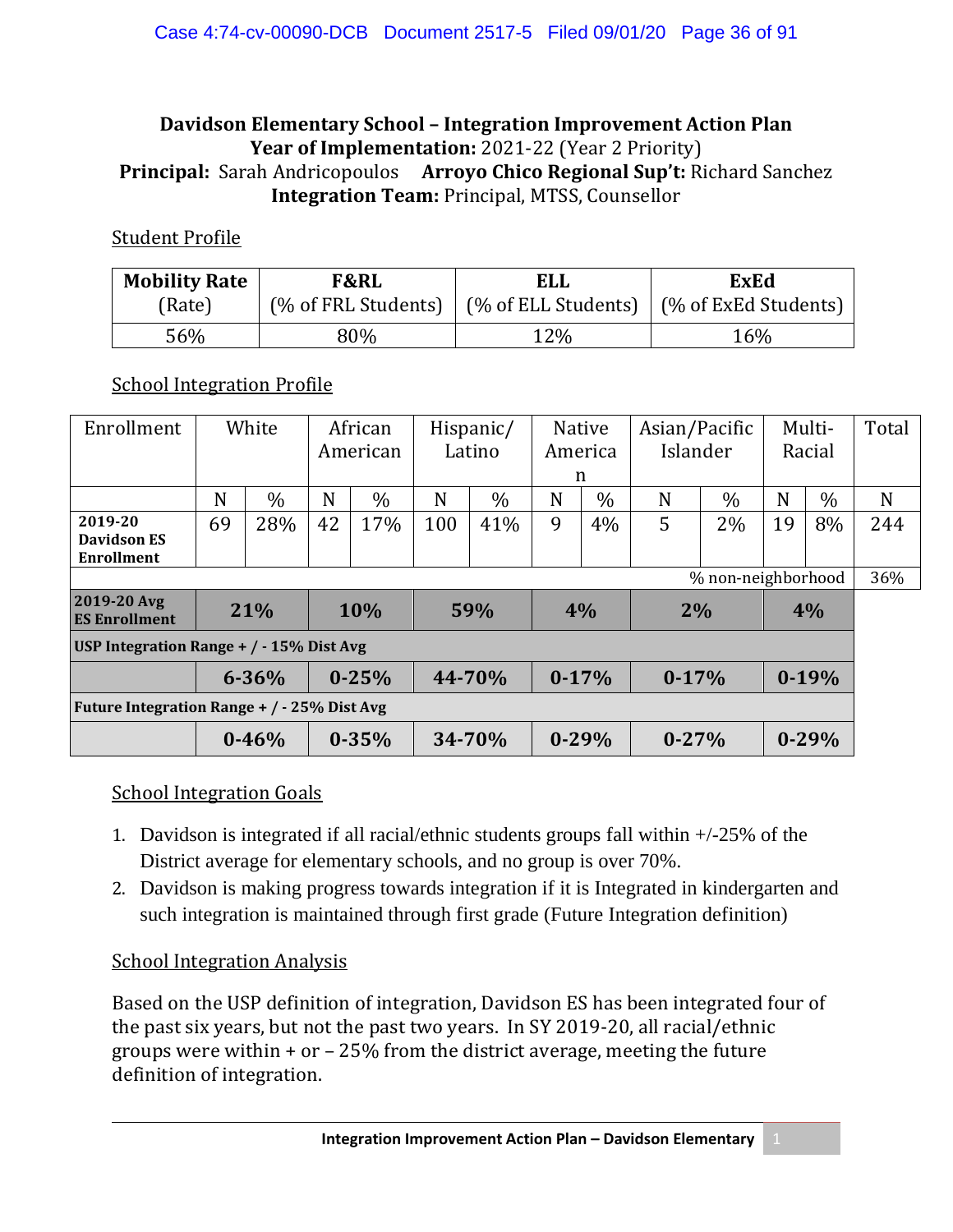By any account, Davidson is a school in which students benefit from opportunities for interracial contact. In SY2019-20 its student population was approx. 40% Hispanic, 30% white, and 20% African American. To meet the existing definition of integration, Davidson would have to add more Hispanic students – effectively increasing the size of largest group of students at Davidson, and decreasing the size of other smaller groups. The goals of an integrated education cannot in this instance be achieved by significantly reducing the percentages of white and African American students or by significantly increasing the size of Davidson's largest group, Hispanic students.

More important, Davidson currently meets the future definition of integration. The goal for Davidson therefore is to recruit from racially concentrated areas to reduce racial concentration and to increase the number of students attending an integrated school.

## **A. Targeted Populations**

Targeted Population: Hispanic Students from racially concentrated schools; all students

Targeted Recruitment Goal: additional Hispanic students from racially concentrated schools; all students



Targeted Zones: neighborhood boundaries of racially concentrated schools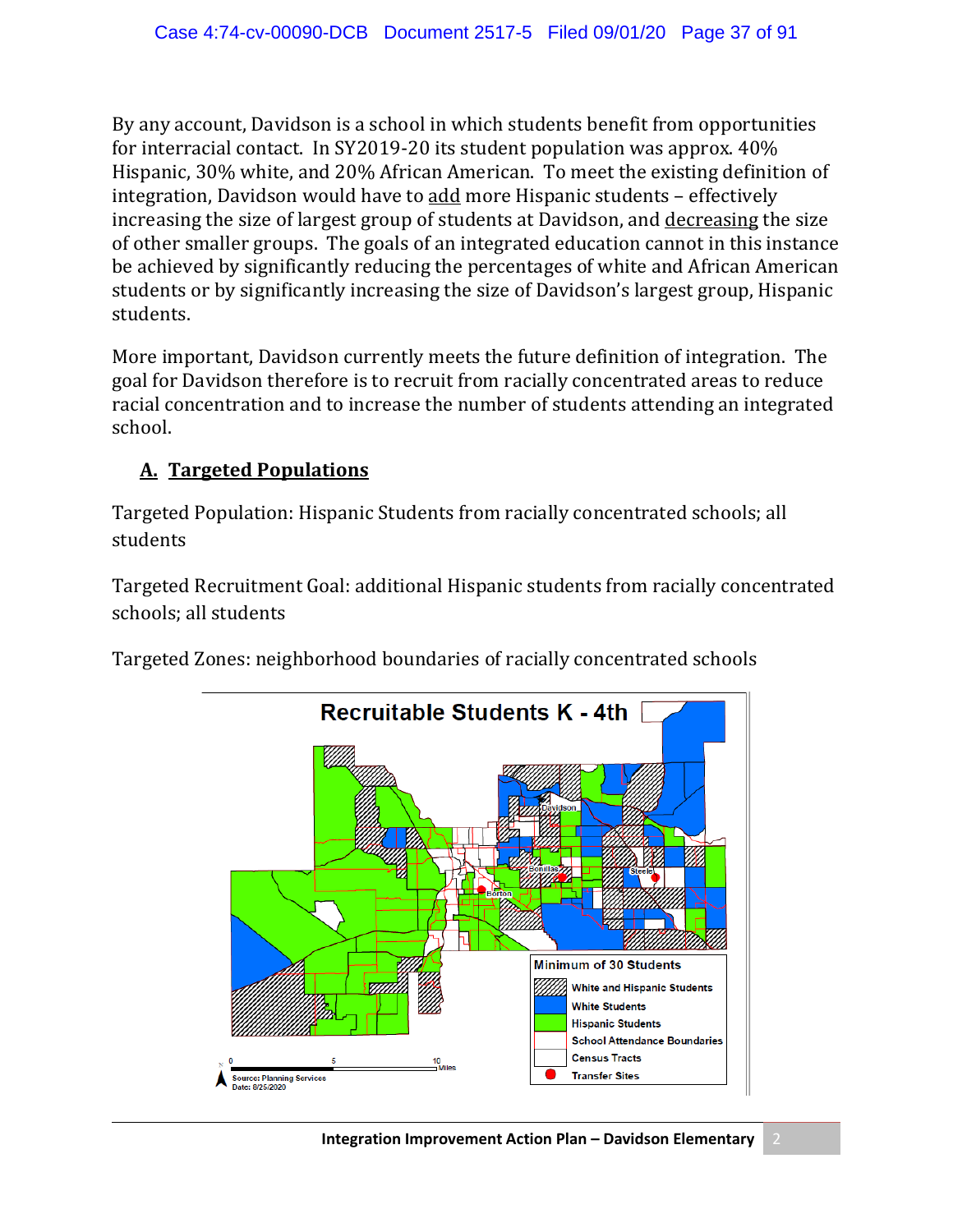# **B. Transportation**

# **1. Assessment**

## Existing Services

Davidson currently utilizes no regular morning routes. Davidson runs three exceptional ed routes for 39 students, with fewer students routed in the morning than the afternoon. Davidson has no late activity buses. Davidson does not assign elementary students to public transportation. Davidson has no contracted routes Davidson does not currently utilize an express shuttle and is not a transfer site or a part of the transfer system.

# Needs Based on New Priorities; Service Gaps

The District has not identified any service gaps or transportation needs that would support increased integration at Davidson. Past assessments and experience in TUSD have revealed that very few elementary parents are willing to put their young students on long bus rides, or on express shuttles to schools that are geographically distant from the student's home neighborhood (i.e. TUSD's experience with the Drachman express shuttle). Most racially concentrated neighborhoods are geographically distant from Davidson.

Davidson already attracts more than a third of its students from outside its neighborhood boundary, the majority of whom are Hispanic. This suggests that transportation is not a primary obstacle to Hispanic enrollment at Davidson.

# **2. Strategies**

Creating new incentive or express routes are not promising strategies that would be expected to significantly increase the Hispanic population at Davidson. And, as discussed above, significantly increasing the Hispanic population at Davidson may operate against the overall goals of integration: increasing opportunities for interracial contact.

# **3. Monitoring Ridership and Evaluating Effectiveness**

Student Ridership is a student-tracking software module that enables TUSD's transportation department to monitor student card scans on and off the bus, offering real-time data to help improve planning decisions about the required size of the bus, to analyze opportunities for stop consolidation, and to identify ridership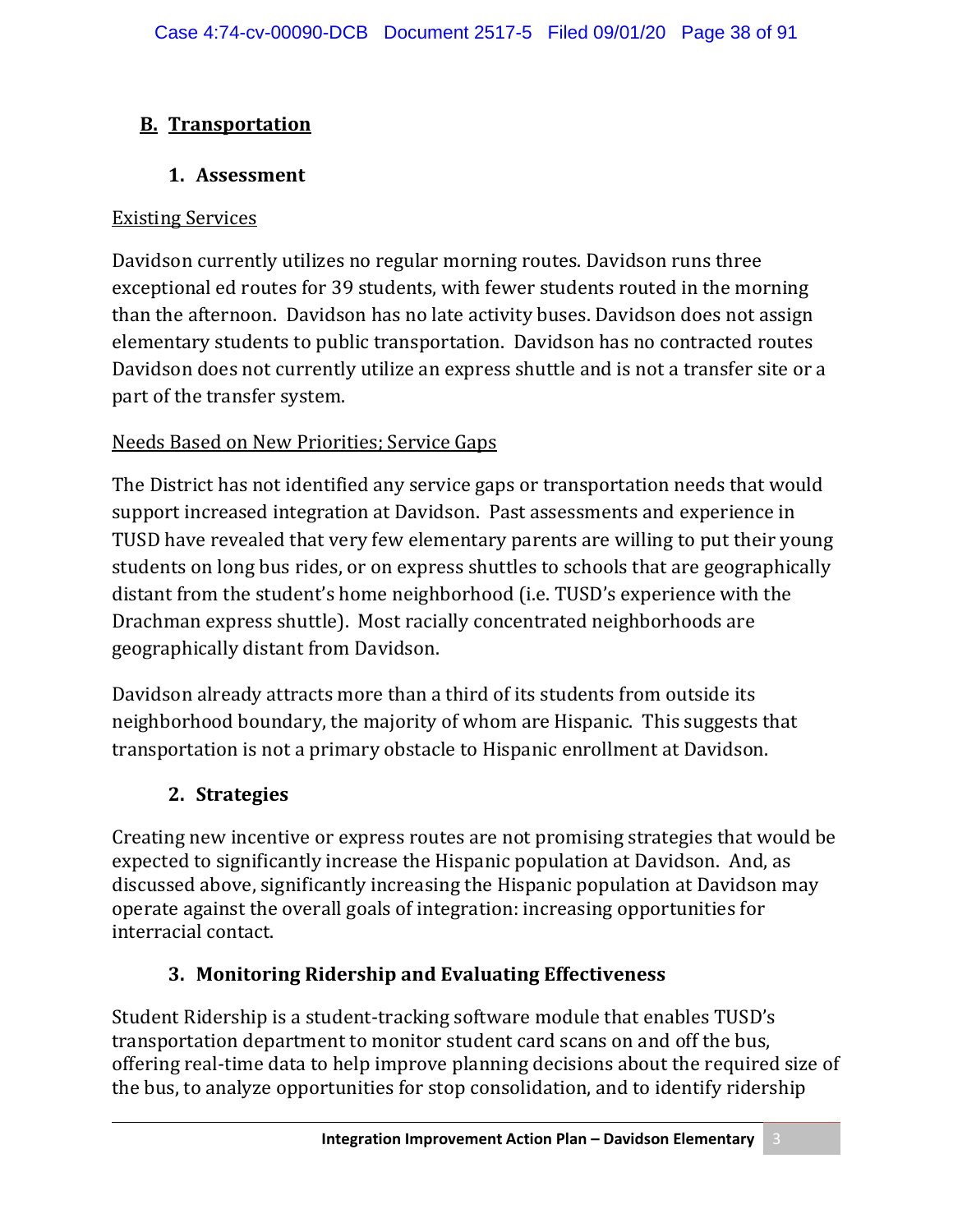trends. The District will use the Ridership Monitor, part of the Student Ridership module, to monitor the race/ethnicity of students utilizing incentive transportation to Davidson to determine if students are utilizing free transportation to further improve integration. Ridership will be analyzed on a quarterly basis to determine the effectiveness of the route. Ridership report/findings will be provided to the DSA and evaluated by CSA on a quarterly basis.

### **4. Budget**

There are no additional transportation costs at this time.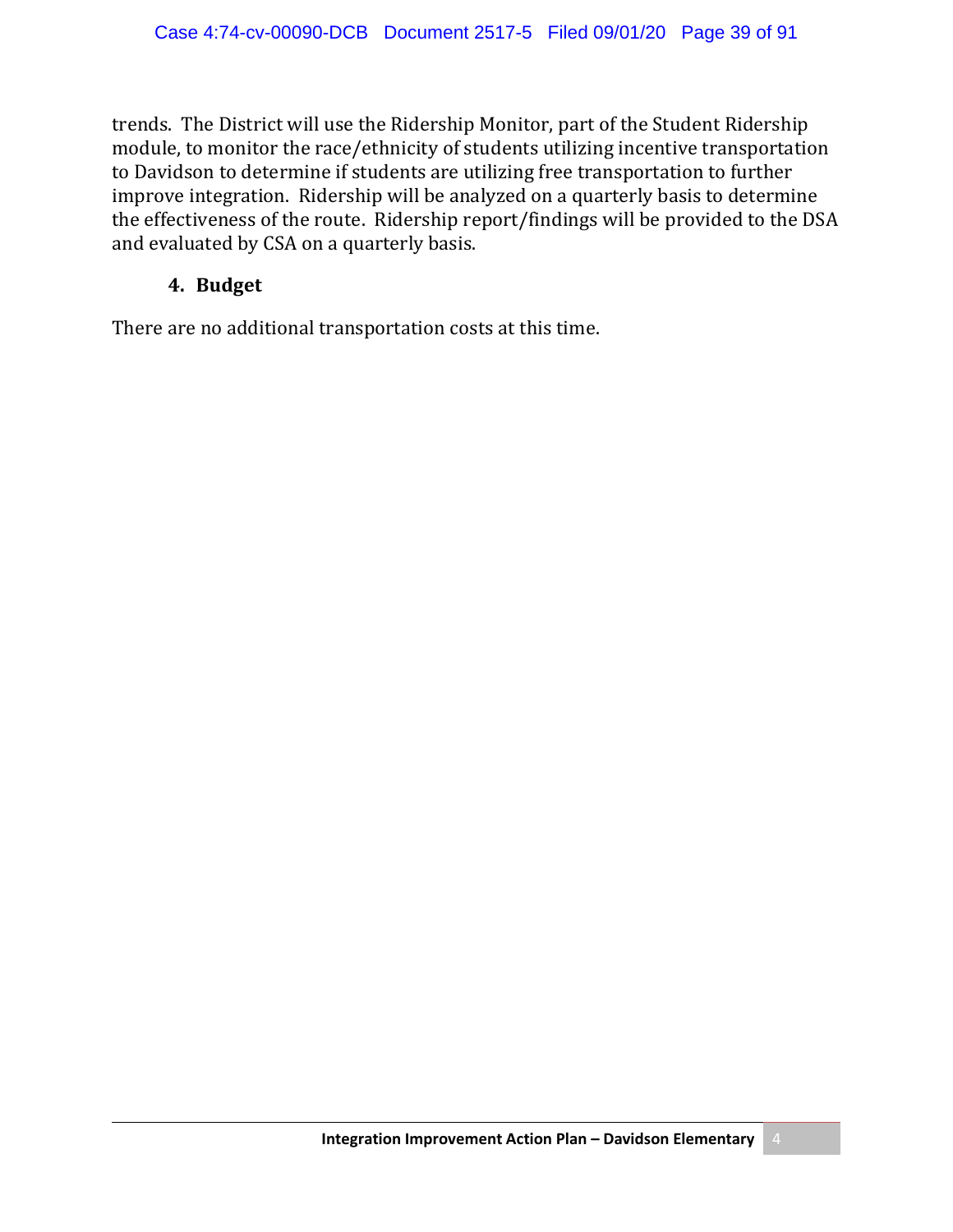### **C. Marketing, Outreach, and Recruitment**

### **1. Foundation**

The foundation for Davidson's marketing, outreach, and recruitment strategies is TUSD's districtwide "Knowledge Changes Everything" campaign (KCE). KCE is an ongoing campaign that celebrates the power of diversity, seeks to educate parents and students about the research-based benefits of learning from each other, and encouraging parents to consider these benefits for their student when making decisions about where to enroll their child. Research reveals that racially diverse schools benefit students in multiple ways:

- Improved cognitive skills, critical thinking, and problem solving
- Increased ability to work with others from diverse cultures
- Improved test scores
- Wide-ranging educational success, including higher graduation rates
- Learning environments that develop students' "funds of knowledge"

Davidson's marketing and outreach will focus on highlighting the following: benefits of an integrated education; incentive transportation; OMA Gold, highlighting the presence of laptops in every K-3 classroom plus a computer lab and two mobile laptop computer labs (COWs), and having the only after-school 3-octave hand chime choir in the district

# **2. Professional Learning**

At Davidson Elementary, all administrative staff, office staff, and any other relevant staff members took the online student assignment training to understand the benefits of an integrated education. In the fall of 2020, prior to the start of the priority enrollment window for SY2021-22, Davidson's staff will participate in a targeted professional learning with the Director of Student Assignment and members of the Coordinated Student Assignment committee to review the training, engage in real-life recruitment scenarios, and delve deeper into the planning and preparation for Davidson's strategies for the forthcoming enrollment period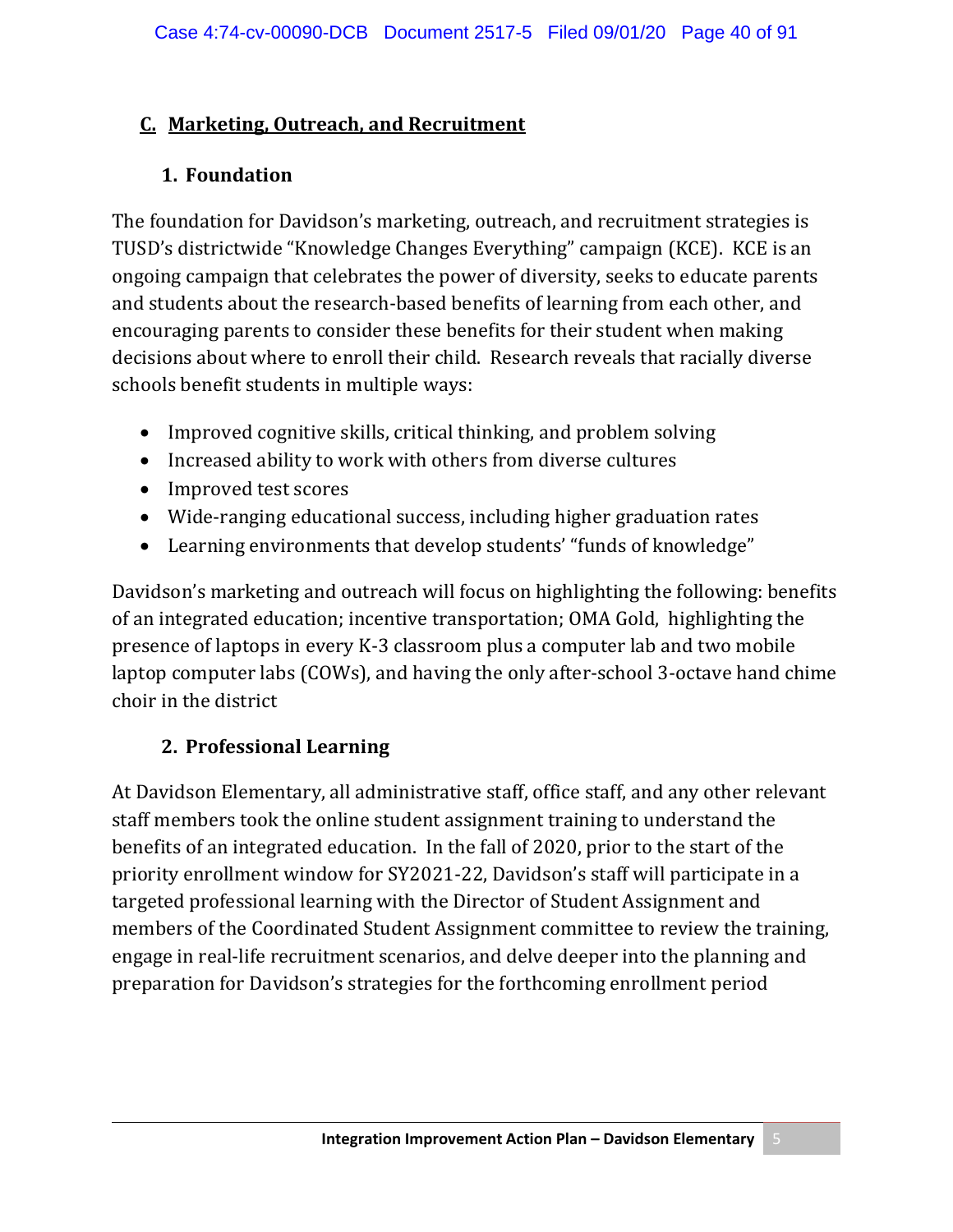# **3. Strategies**

The District will align Davidson's integration plan with current efforts for all lowenrollment schools to focus on recruiting from racially concentrated boundaries.

- Bus Shelter signage
- Postcard mailers to targeted neighborhoods
- Participate in Love of Literacy Fair
- Participate in School Choice Fair
- Expanded online presence and digital ads using FaceBook and Twitter platforms ads
- Create a series of videos for families
- Public outreach and advocacy by School Community Liaison to access community resources currently needed by families and student success
- Host Back-to-School Night (via Zoom)
- Host Literacy Nights for families (via Zoom)
- Host STEAM Night event for parents and families (via Zoom)
- Parent Workshops Online
- Host a School Carnival in the Spring if COVID metrics are under control

## COVID plan

Hold Zoom meetings for interested parents to market the school in the same manner as would occur in person, including a virtual school tour. The virtual tour will also be posted on the school website.

# **4. Monitoring and Evaluating Effectiveness**

Davidson will submit a monthly report to the CSA by the 10th of each month (first report due October 10). The Director of Student Assignment (DSA) and the coordinated student assignment (CSA) committee will review monthly reports and, where necessary, will meet with the Davidson Integration Team for follow-up. The DSA/CSA will monitor plan implementation from October through June. In January, the DSA/CSA will begin evaluating the effectiveness of the plan by analyzing the race-ethnicity of students who have submitted applications to Davidson.

Each year in June, the DSA/CSA will submit a report to the Superintendent and Assistant Superintendents detailing the implementation status and outcomes for all non-magnet integration plans through the end of the school year.